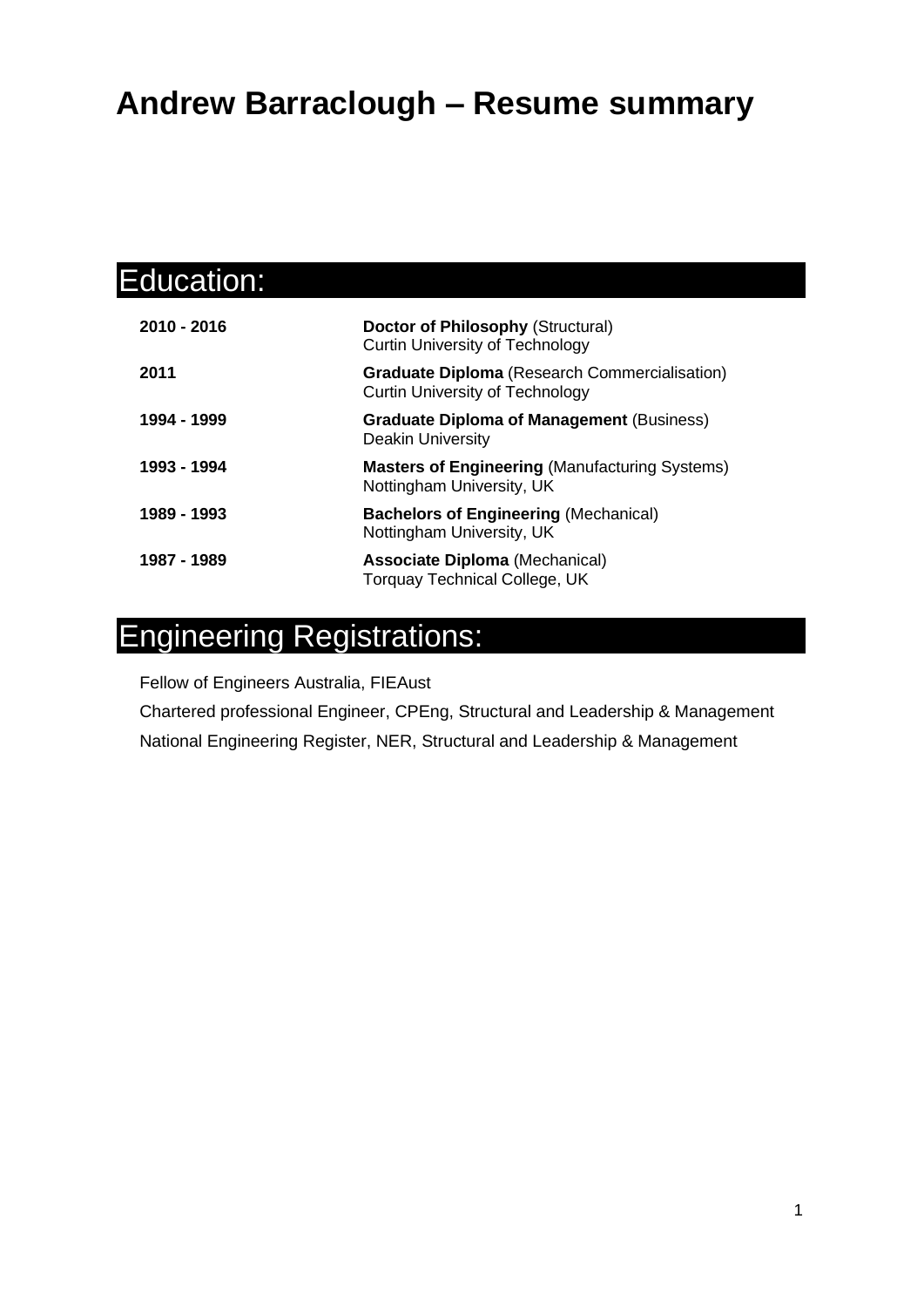# Papers & Industry Representation:

| <b>Publication:</b>                                                                                  | <b>Title:</b>                                                                                                                                     | Date:            |  |
|------------------------------------------------------------------------------------------------------|---------------------------------------------------------------------------------------------------------------------------------------------------|------------------|--|
| fib Conference, Melbourne<br>2018                                                                    | Erection design engineer considerations specifying<br>cast-in bracing anchors in early age concrete,<br>Barraclough & Moeinaddini                 | Oct 2018         |  |
|                                                                                                      | Pull-out failure mode of shallow embedded cast-in<br>headed anchors, Barraclough & Moeinaddini                                                    | Oct 2018         |  |
|                                                                                                      | Punching shear strength of plate dowels in concrete<br>industrial floors reinforced with steel fibres,<br>Barraclough & Moeinaddini               | Oct 2018         |  |
|                                                                                                      | Prefabricated concrete temporary works bracing<br>design - Design guide for Erection Design Engineers,<br>Barraclough & Moeinaddini               | <b>Sept 2018</b> |  |
| <b>Australasian Structural</b>                                                                       | Punching shear strength of flat plates using strut-and-<br>tie model, Moeinaddini, Abdouka, Barraclough                                           | <b>Sept 2018</b> |  |
| <b>Engineering Conference,</b><br>Adelaide, 2018                                                     | Punching shear strength of plate dowels in concrete<br>floor reinforced with steel fibres, Moeinaddini,<br>Barraclough                            | <b>Sept 2018</b> |  |
|                                                                                                      | Ultimate strength of moment resisting slab-to-wall<br>connection using cast-in inserts, Moeinaddini,<br>Barraclough                               | <b>Sept 2018</b> |  |
|                                                                                                      | Punching shear strength of plate dowels in concrete<br>ground floors, , Barraclough & Moeinaddini                                                 | <b>Sept 2017</b> |  |
| <b>ConSC17 - Connections</b><br>between Steel and Concrete<br>Conference, Stuttgart,<br>Germany 2017 | Development of slab-to-wall connections assisted by<br>experiments and numerical simulations, , Barraclough,<br>Cervenka & Moeinaddini            | <b>Sept 2017</b> |  |
|                                                                                                      | Pull-out capacity of cast-in headed anchors in<br>prefabricated concrete elements, Barraclough &<br>Moeinaddini                                   | <b>Sept 2017</b> |  |
| Concrete 2017, conference<br>proceedings, Melbourne                                                  | Pull-out capacity of cast-in headed anchors in<br>prefabricated concrete elements, Moeinaddini,<br>Barraclough                                    |                  |  |
| <b>Concrete 2015 conference</b><br>proceeding, Melbourne                                             | Full scale concentric punching shear testing of two-<br>way-floor with bonded post-tensioning and Studrail,<br>Moeinaddini, Abdouka & Barraclough | Oct 2015         |  |
|                                                                                                      | Cast-In ferrule connections load/displacement<br>characteristics in shear, Ferrier & Barraclough                                                  | Oct 2013         |  |
|                                                                                                      | Performance & ductility in Cast-In plate connections,<br>Farrier & Barraclough                                                                    | Oct 2013         |  |
| Concrete 2013 conference<br>proceedings, Brisbane                                                    | Longitudinal Slip characteristics of reinforcing bar<br>splices, McFarland & Barraclough                                                          | Oct 2013         |  |
|                                                                                                      | Early age tensile and compressive strength of concrete<br>- Impact on predictions for anchor pull-out capacity,<br>Barraclough & Lloyd            | Oct 2013         |  |
|                                                                                                      | Early Age tensile and compressive strength of concrete<br>- predictions for anchor pull-out capacity, Barraclough                                 | Oct 2013         |  |
| <b>Precast Concrete Institute</b><br><b>Convention, USA</b>                                          | Tensile and compressive behaviour of early age<br>concrete, Barraclough                                                                           | Sept 2012        |  |
| <b>Australasian Structural &amp;</b><br><b>Engineering Conference,</b><br><b>Perth</b>               | A plate type edge-lift anchor: Shear reinforcement<br>influence on failure loads, Barraclough & Lloyd                                             | <b>July 2012</b> |  |
|                                                                                                      | A plate type edge-lift anchor: Panel reinforcement<br>influence on failure load, Barraclough                                                      | <b>July 2012</b> |  |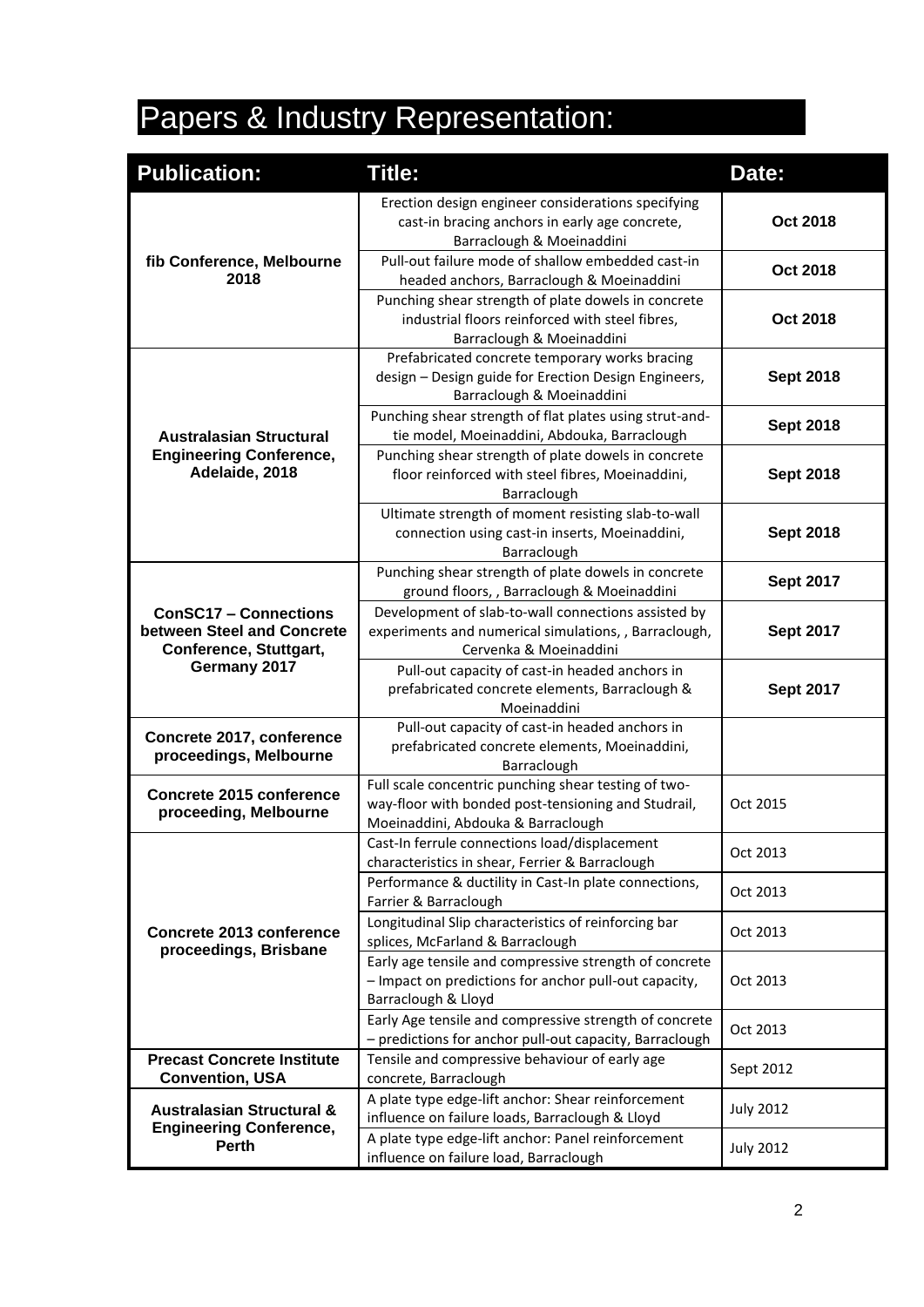| <b>Concrete 2011, Conference</b><br>proceedings, Melbourne | A plate Type Edge-Lift Anchor: Influence of reinforcing<br>configurations on failure modes, Barraclough & Lloyd | November 2011     |  |
|------------------------------------------------------------|-----------------------------------------------------------------------------------------------------------------|-------------------|--|
|                                                            | Tensile and Compressive Behaviour of Early Age<br>Concrete, Barraclough                                         | November 2011     |  |
| Concrete In Australia,<br><b>Magazine Publication</b>      | Cast-in anchor design methods, Barraclough                                                                      | <b>March 2011</b> |  |
|                                                            | Lifting and transport considerations, Barraclough                                                               | December 2010     |  |
|                                                            | Anchor design considerations, Barraclough                                                                       | December 2010     |  |

| <b>Industry body:</b>                                                                 | <b>Description:</b>                                                                                                                                     | Tenure:             |
|---------------------------------------------------------------------------------------|---------------------------------------------------------------------------------------------------------------------------------------------------------|---------------------|
| <b>Australian Standards</b>                                                           | Nominated by Curtin University, BD-066 for AS3850 Prefabricated<br>Concrete Structures, Part 1 – General Requirements (Steering<br>committee member)    | $2010 -$<br>Present |
|                                                                                       | Nominated by Curtin University, BD-066 for AS3850 Prefabricated<br>Concrete Structures, Part 2 - Building Construction (Technical<br>committee member)  | 2010 - Present      |
|                                                                                       | Nominated by National Precast and Concrete Association of<br>Australia, NPCAA, BD-084 for AS4671 Steel Reinforcing and<br><b>Prestressing Materials</b> | 2014 - Present      |
| <b>Concrete &amp; Cement</b><br><b>Services</b>                                       | Seminar guest lecturer – Concrete Capacity Design Methods                                                                                               | 2011 - 2014         |
| <b>Holmesglen TAFE</b><br>(Chadstone)                                                 | Sessional lecturer - Project Management                                                                                                                 | $2012 - 2013$       |
| <b>Australian Engineered</b><br><b>Fasteners and Anchors</b><br><b>Council, AEFAC</b> | Technical committee member, representing ITW Construction<br>Systems                                                                                    | 2011 - 2014         |
| <b>Engineers Australia</b>                                                            | Member of Engineers Australia                                                                                                                           | '94 onwards         |
|                                                                                       | Recognised as a Fellow of Engineers Australia.                                                                                                          | 2016                |

#### Industry Certifications:

- Victorian Building Authority, Builder Unlimited, CDB-U 58799
- Victorian Building Authority, Engineering Civil, EC 46301, CEC 53929
- Registered Professional Engineers Queensland, RPEQ 22822
- Chartered Engineer, Engineers Australia, 3812670
- National Professional Engineering Register
- White Card (Building Construction Induction certificate)
- Forklift Licence
- Rigging and dogman licence
- First Aid, Level 2 accredited
- OH&S for managers & supervisors

#### Recent accredited training:

- Hydraulics design Drainage and sewer design workshop, September 2017
- Forensic Engineering Analysis and reporting workshop, August 2017